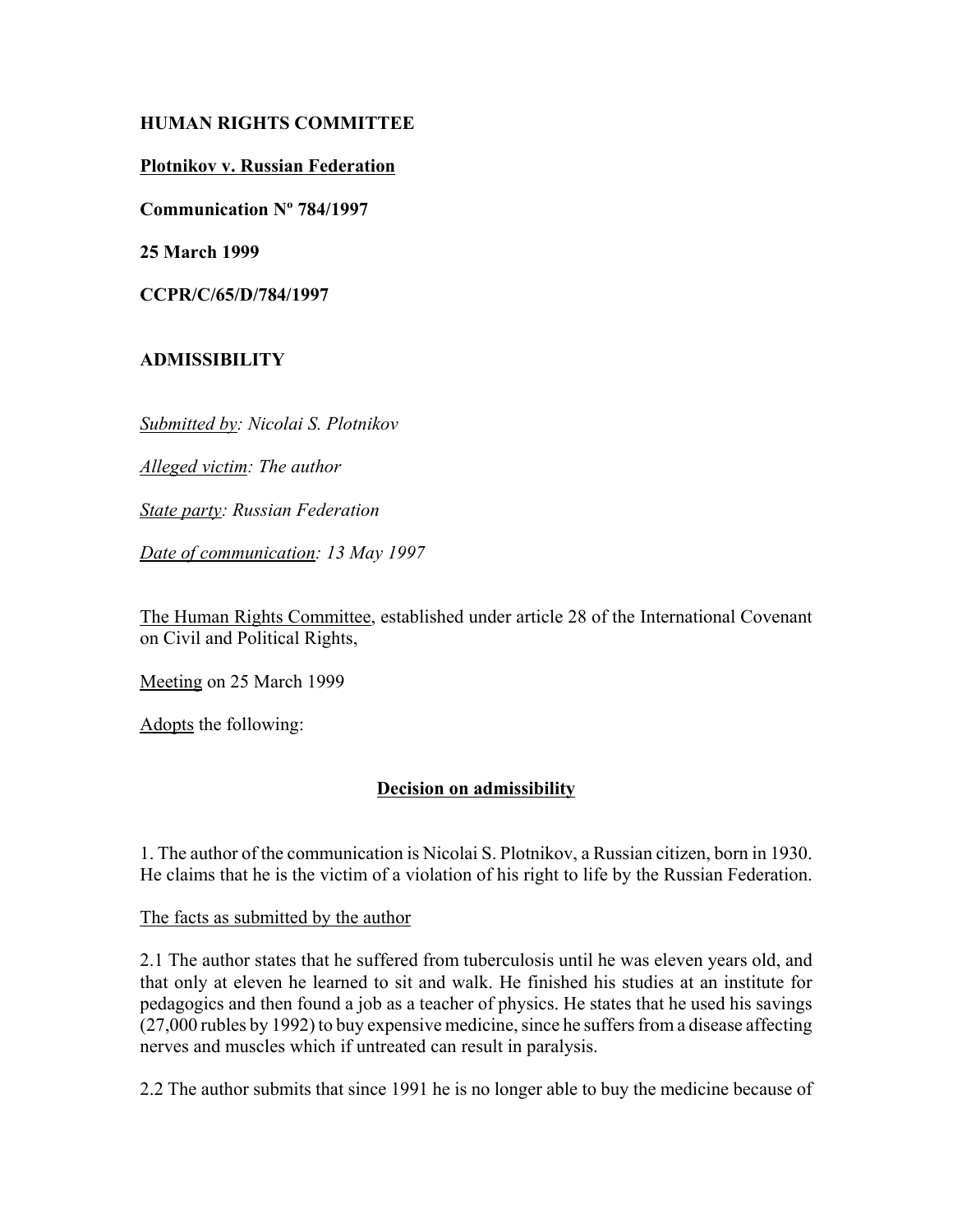the hyperinflation in the Russian Federation. According to the author, the inflation for industrial goods is between 10,000 to 20,000 per cent, but for medicine and medical treatment it reaches 25,000 even up to 80,000 per cent. His savings account has been indexed 60 per cent and as a consequence, he can no longer pay for his medicine, as a consequence of which his health will deteriorate.

2.3 In 1993, the author complained to the Swerdlowsk Regional Court and claimed that his savings had been incorrectly indexed. In its judgement of 20 May 1993, the Court found however that the author's savings had been indexed by the bank in accordance with the law. The Court declined to hold the bank accountable for the devaluation of the author's savings. On 12 July 1993 the Moscow District Court confirmed the judgement, and on 14 October 1993, the Supreme Court dismissed the author's appeal.

## The complaint

 $\mathcal{L}_\text{max}$ 

3. The author claims that his life is threatened because of lack of money for medicine, caused by a wrong indexing law regarding savings accounts, in violation of article 6 of the Covenant.

# Issues and proceedings before the Committee

4.1 Before considering any claim contained in a communication, the Human Rights Committee must, in accordance with rule 87 of its rules of procedure, decide whether or not it is admissible under the Optional Protocol to the Covenant.

4.2 The Committee notes that the author's claim is based on the level of hyperinflation in the State party and on the indexing law which reduced the value of his savings, thus preventing the author from buying medicine. The Committee notes that the arguments advanced by the author do not substantiate, for purposes of admissibility, that the occurrence of hyperinflation or the failure of the indexing law to counterbalance the inflation would amount to a violation of any of the author's Covenant rights for which the State party can be held accountable.

5. Accordingly, the Human Rights Committee decides

a) that the communication is inadmissible under article 2 of the Optional Protocol;

b) that this decision shall be communicated to the author and, for information, to the State party.

<sup>\*/</sup> The following members of the Committee participated in the examination of the communication: Mr. Afbdelfattah Amor, Mr. Nisuke Ando, Mr. Prafullachandra N. Bhagwati, Mr. Thomas Buergenthal, Lord Colville, Ms. Elizabeth Evatt, Mr. Eckart Klein,